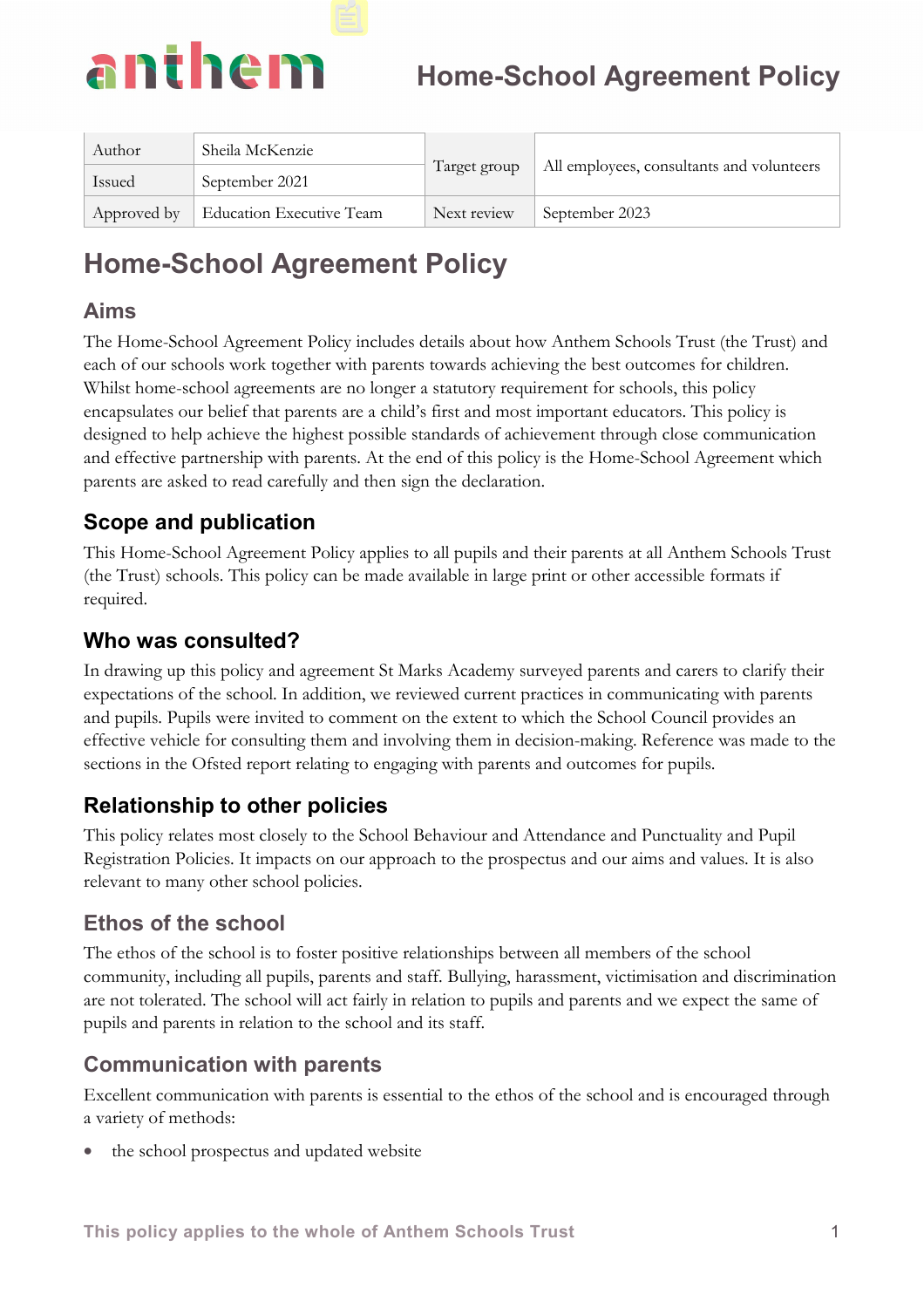## anthem

- the school's Facebook page
- the school's Twitter feeds
- start-of-year meetings for parents/carers to get to know the class teacher and make a note of any future dates, explain any general policies, discuss children's growing and changing needs
- parent/carer information sessions to explain principles of pedagogy and support children's learning
- assemblies: including class, year group, harvest, festivals and celebrations and end of term
- open mornings
- school reports on pupil progress and achievement
- parent/carer consultation sessions
- meetings between staff and parents
- weekly newsletters
- letters and reports
- published calendar dates
- displays and notice boards
- circulation of documents, policies and minutes of relevant meetings
- formation of a Parents/Carers' Association
- formation of a Parents/Carers' Council
- establishing a home-school agreement.

Assistance will be provided for parents/carers with any disability or difficulty, including for those parents for whom English is a second language, to assist with communication with the school as required. Please contact Nina Ahmed for assistance.

## **Consultation with parents**

Regular consultation with parents/carers is also an integral part of the school's ethos. We always endeavour to take account of the views and feedback of parents and carers.

This will include consultation on general levels of satisfaction with education provision, selected aspects of the school's work and on the impact of specific initiatives.

Methods used will include:

- surveys/questionnaires conducted by the school or commissioned by professional companies and external agents
- face-to-face interviews
- phone interviews
- School Council and Parents Association meetings
- focus groups or involvement of selected parent representatives
- newsletters
- email
- Facebook, Twitter or other social media; or
- text messages.

### **Success criteria**

The success criteria for judging the effectiveness of parent/carer engagement strategies are: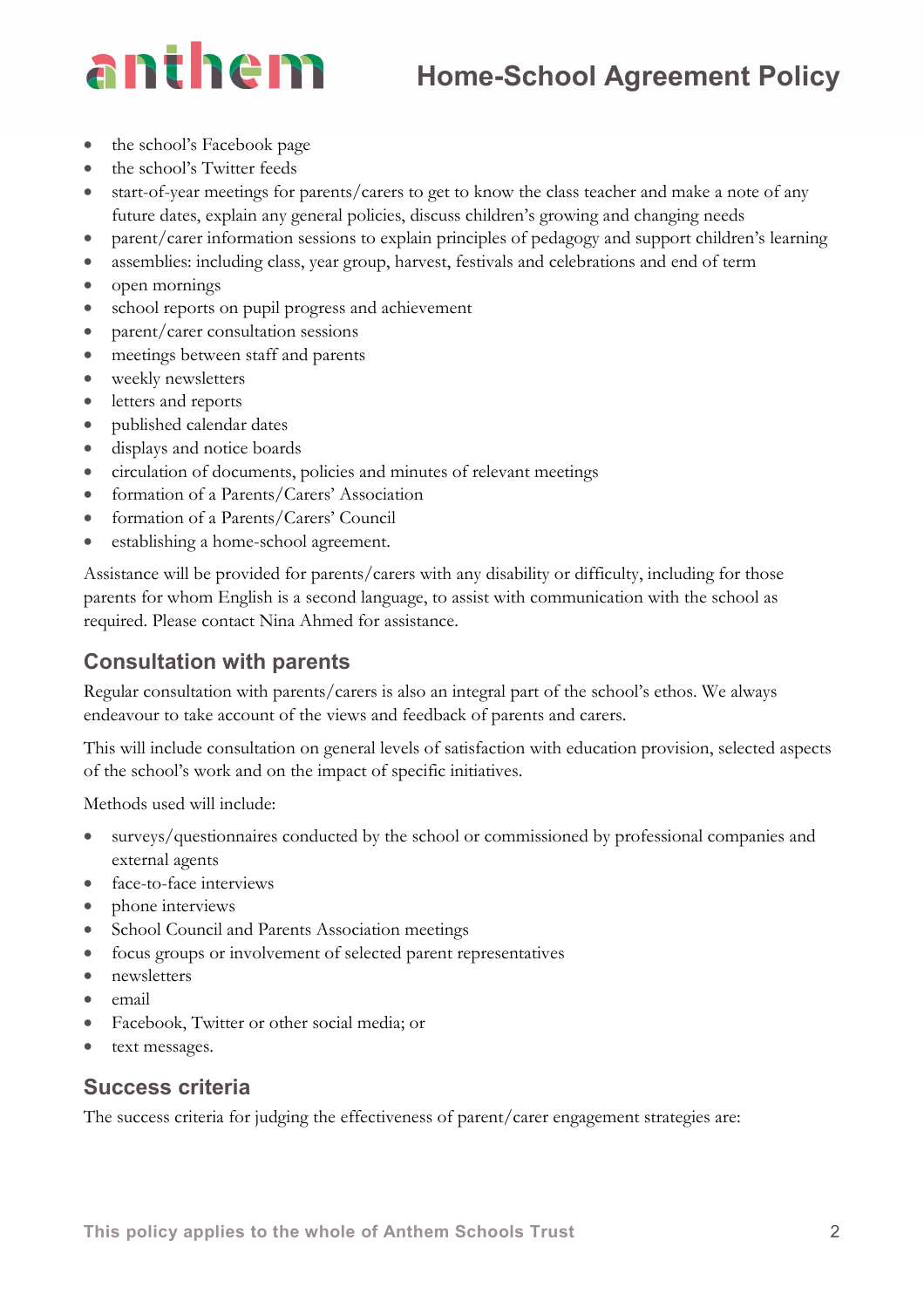## anthem

- parents/carers feel welcome when they come into the school and report that they have ready access to the staff they need to meet
- parents/carers often give positive feedback and the number of complaints is low
- a growing number of parents/carers volunteer to help in school activities
- there is a high attendance at school events and there is frequent use of the school's website and social media pages
- responses from surveys are strongly supportive
- parents/carers find reports informative and helpful and feel able to support their children's progress.

## **Responsibilities and expectations**

## **The school will do its best to:**

- communicate and consult with parents as set out above
- regularly celebrate children's achievements
- encourage children to do their best at all times, to think of themselves and to achieve their full potential
- encourage children to take care of their surroundings and others around them
- care for the children's safety and general wellbeing
- provide a balanced curriculum and meet each child's individual needs
- be open, friendly and welcoming at all times and offer parents the chance to become involved in the life of the school
- encourage children to make healthy choices
- operate and enforce a balanced Behaviour Policy and school rules
- provide structures to support parents/carers and involve them socially as well as educationally in the life of the school.

### **We require parents/guardians/carers to do their best to:**

- ensure that their child attends school regularly and on time
- ensure that the school has up to date contact telephone numbers
- ensure that their child is dressed appropriately for school in line with the School Uniform Policy
- ensure their child has the appropriate equipment for school where possible
- support the school's guidelines on good behaviour and disciplinary action in line with the school's Behaviour Policy
- provide a written note or a telephone call to explain an absence
- attend open evenings or review meetings to discuss their child's progress
- tell the school about any problems at home that might affect their child's behaviour
- encourage their child with homework and ensure it is completed on time
- encourage and support their child to eat well and make healthy choices
- support their child in responding positively to the general expectations and regulations of the school
- read carefully, sign and support the Home-School Agreement
- act respectfully towards school staff, other parents and pupils whilst on or near the school grounds.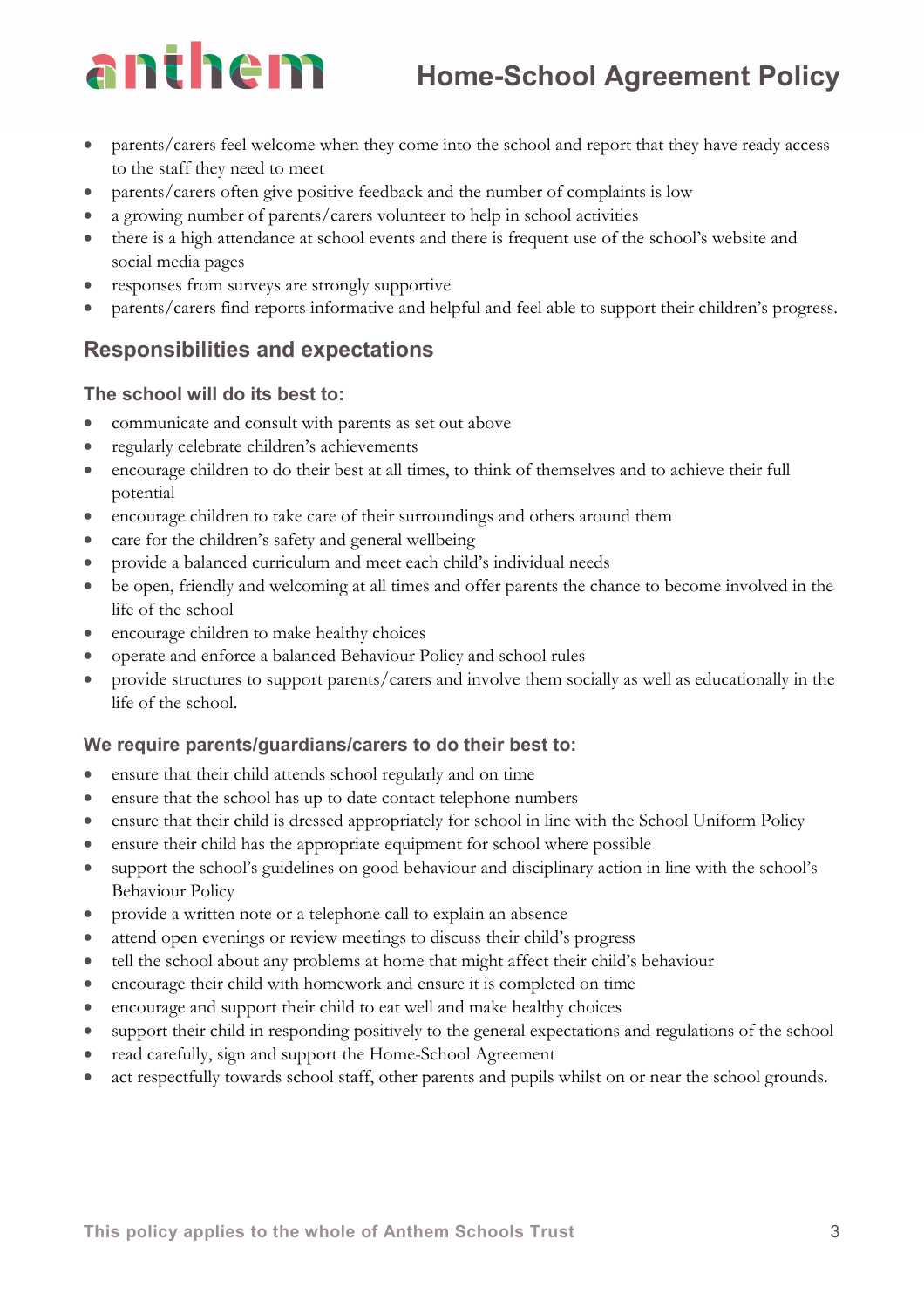# anthem

### **The school expects pupils to do their best to:**

- come to school regularly and on time
- be polite, friendly, kind, and helpful to everyone
- act appropriately and follow the school rules and Behaviour Policy
- show respect for the belongings of others and their own work
- work hard at school and do their homework.

## **Together we will:**

- 1. Support pupils' learning, to help them to achieve their best.
- 2. Assist with any special needs.
- 3. Encourage pupils to keep the school rules.

## **Signing the Home-School Agreement**

We will take reasonable steps to ensure that all parents of registered pupils sign the parental declaration to indicate that they understand and accept the contents of the Home-School Agreement. Where parents have separated, where possible, both parents will be given the opportunity to sign a copy of the agreement's parental declaration.

We may also ask any pupil to sign the Home-School Agreement if we feel that the pupil is of sufficient maturity. However, we will not:

- invite a parent or child to sign the parental declaration before the child has been admitted to the school
- make the signing of the parental declaration a condition of the child's admission to the school; or
- base a decision about admitting a child to the school on assumptions about whether his or her parents are or are not likely to sign the parental declaration
- impose a sanction on parents who do not sign, or on pupils whose parents do not sign the declaration
- impose a sanction on pupils whose parents do not abide by the agreement.

## **Monitoring, evaluation and review**

The Trust and the Headteacher will ensure that this policy and the agreement are reviewed at least every two years in consultation with parents, pupils, staff and Local Governors as necessary.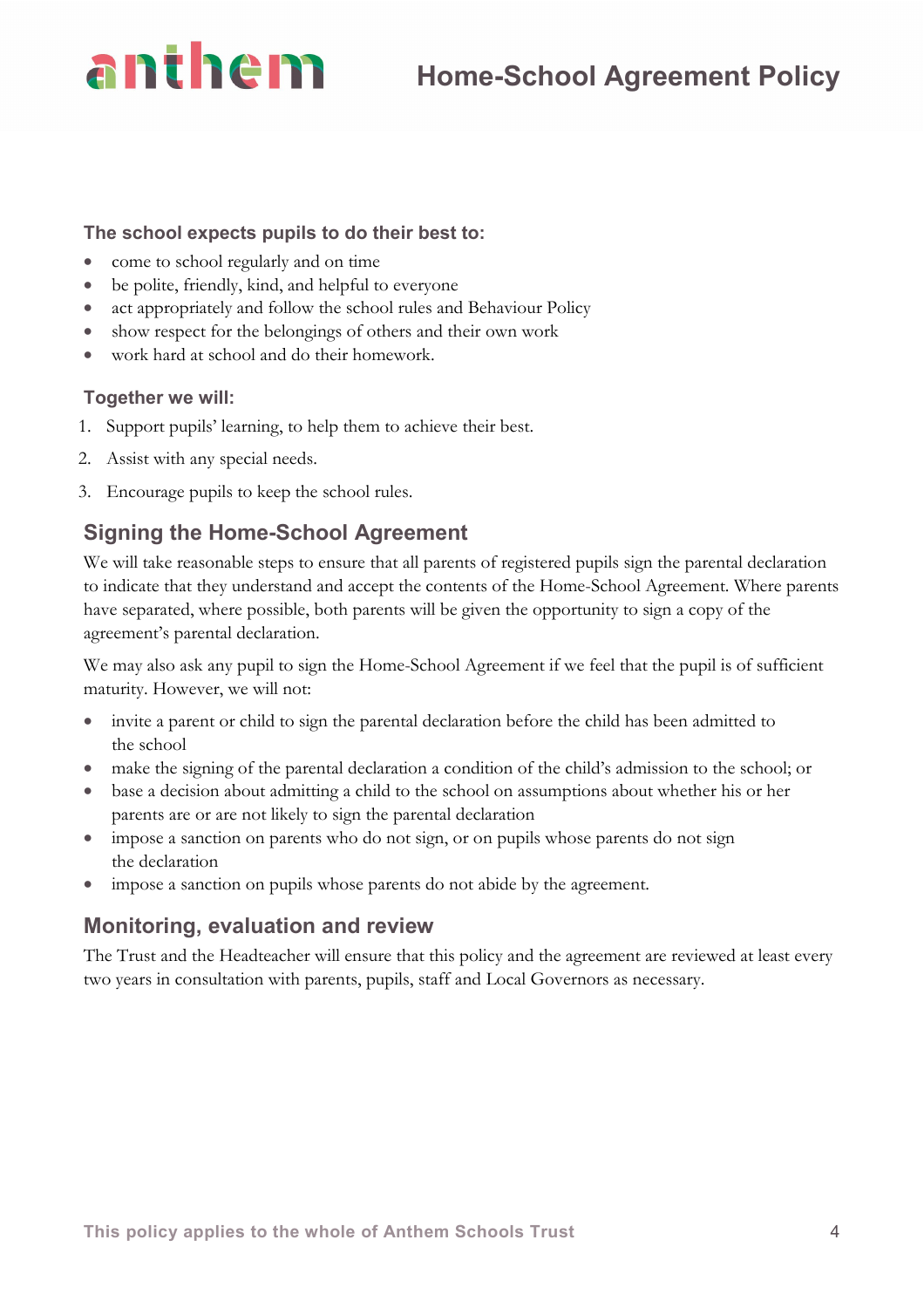## **Appendix 1: Exemplar Home-School Agreement**

#### **Home-School Agreement**

anthem

#### **Pupil's name:** Tutor Group:

I acknowledge I have received a copy of:

- The School prospectus
- The School Service Standards
- The School's Welcome Pack for new students and their parents/guardians

I understand that the official end of the school day for Year 7, 8 and 9 is 14:40pm and Year 10, 11 and 12 is 15:30pm and I give my permission for the school to dismiss my son/daughter *15 minutes early at 2.45pm* providing his/her conduct and work have been acceptable throughout the day. I understand that the school will not authorise any request for leave during term time unless there are exceptional circumstances with supporting evidence.

#### **I will:**

- ensure that my child attends school regularly and on time
- ensure that the school has my up-to-date contact telephone numbers
- ensure that my child is dressed appropriately for school in line with the school's Uniform Policy
- ensure my child has the appropriate equipment for school where possible
- support the school's guidelines on good behaviour and disciplinary action in line with the school's Behaviour Policy
- provide a written note or a telephone call to explain an absence
- attend open evenings or review meetings to discuss my child's progress
- tell the school about any problems at home that might affect my child's behaviour
- encourage my child with homework and ensure it is completed on time
- encourage and support my child to eat well and make healthy choices; and
- support my child in responding positively to the general expectations and regulations of the school
- Act respectfully towards school staff, other parents and pupils whilst on or near the school grounds

#### **The school will:**

- communicate and consult with parents in line with the Home-School Agreement Policy
- regularly celebrate children's achievements
- encourage children to do their best at all times, to think of themselves and to achieve their full potential
- encourage children to take care of their surroundings and others around them
- care for the children's safety and general wellbeing
- provide a balanced curriculum and meet each child's individual needs
- be open, friendly and welcoming at all times and offer parents the chance to become involved in the life of the school
- encourage children to make healthy choices
- operate and enforce a balanced Behaviour Policy and school rules; and